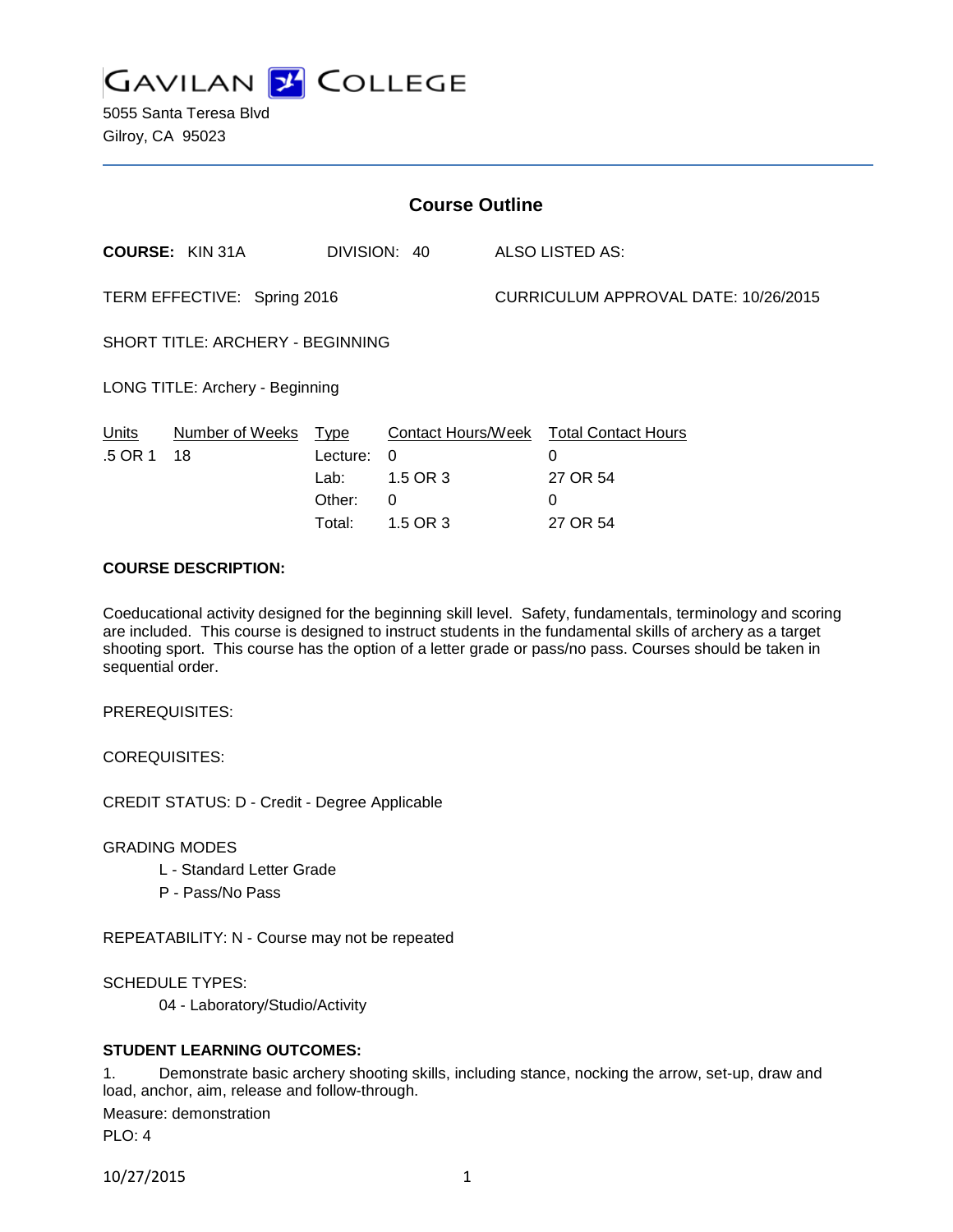ILO: 7,2 GE-LO: E1 Year assessed or anticipated year of assessment: 2016-17

2. Explain and apply correct archery terminology.

Measure: oral exam, written exam, class discussion, performance

PLO: 7

ILO: 2,7,1,4

GE-LO: E1,A1,A2,A7

Year assessed or anticipated year of assessment: 2016-17

3. Explain and utilize correct scoring methods.

Measure: oral exam, demonstration, written exam, class discussion

PLO: 7

ILO: 7,2,4,1

GE-LO: E1,A1,A2,A7

Year assessed or anticipated year of assessment: 2016-17

4. List and practice the safety rules specific to target archery.

Measure: demonstration, written exam PLO: 7 ILO: 7,2,1 GE-LO: A1,A2,A7 Year assessed or anticipated year of assessment: 2016-17

# PROGRAM LEARNING OUTCOMES:

After completing the Kinesiology major a student will be able to:

1. List and describe five career options available in the field of kinesiology.

2. Describe and critically analyze the role of physical activity and its impact on health, society and quality of life.

3. Discuss the history and broad content within the discipline of kinesiology and develop skills to enable the synthesis of concepts across disciplines.

4. Identify critical elements of motor skill performance, combine motor skills into appropriate sequences for the purpose of improving skill learning, and demonstrate competent motor skill performance in a variety of physical activities.

5. Identify the skeletal and muscular structures of the human body.

6. Utilize measurement concepts (qualitative and quantitative) to assess student/client performance and program effectiveness.

7. Describe and demonstrate effective verbal and nonverbal communication skills.

# **CONTENT, STUDENT PERFORMANCE OBJECTIVES, OUT-OF-CLASS ASSIGNMENTS**

Curriculum Approval Date: 10/26/2015

4.5 - 9 Hours

Orientation. Explain class procedures and grading. Presentation on the equipment to be used and its care. Discuss the safety rules involving archery and their importance. Fit equipment and provide instruction and practice in bracing and unbracing the bow. The correct form and technique for the stance, nocking the arrow, set-up, draw and load, anchor, aim, release and follow-through will be taught. Practice shooting at an unfaced target at 10 yards. The correct method of retrieving arrows from the target will be presented.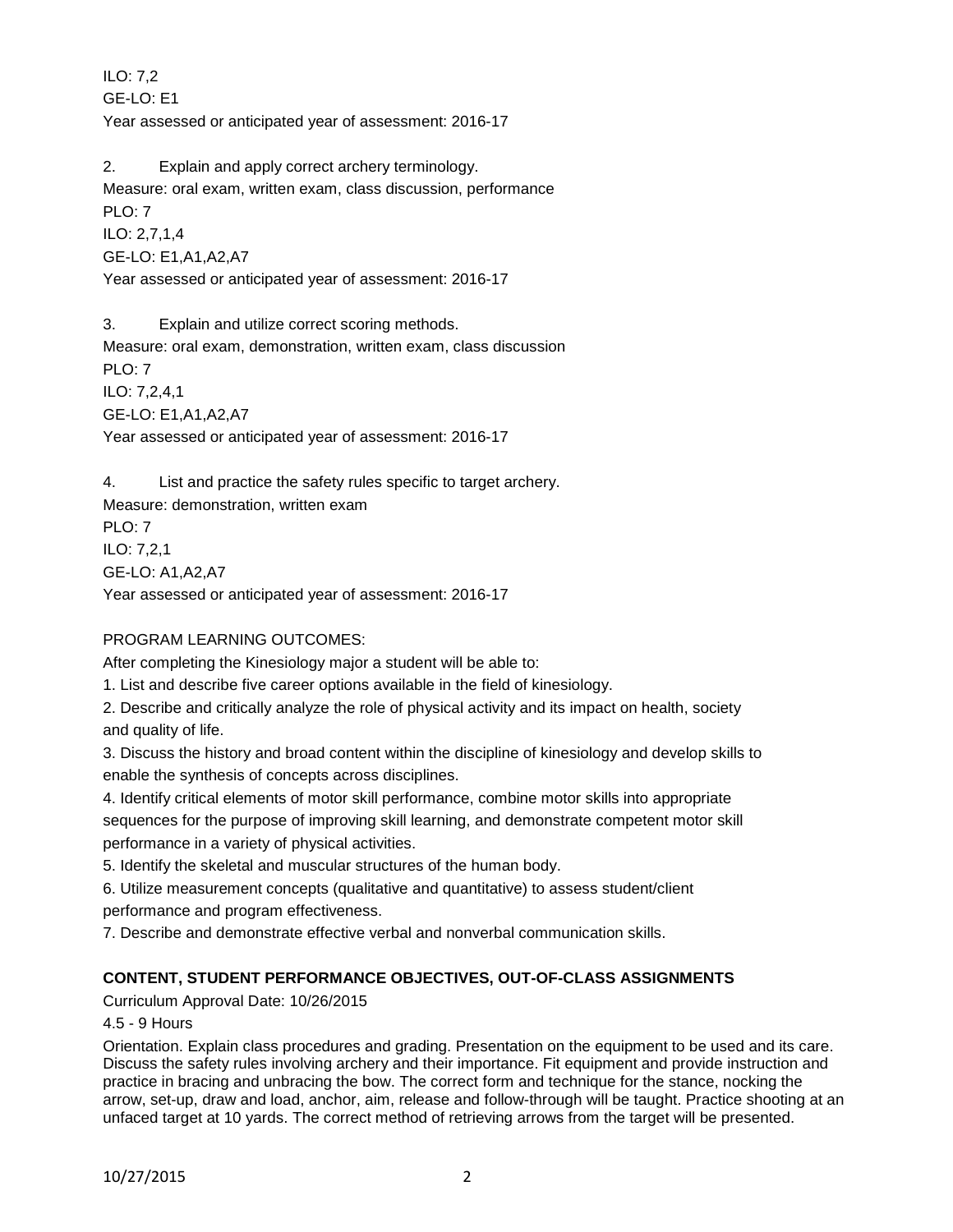SPO: List the safety rules and discuss their importance. Demonstrate the correct techniques for bracing and unbracing the bow, nocking the arrow, holding and drawing the bow, the anchor point, aiming, and the release and follow-through. Describe and execute the correct method for retrieving arrows from the target.

#### 4.5 - 9 Hours

Review the safety rules, including the importance of the shooting line. Review the correct form and technique, including emphasis on proper body alignment during the set-up and draw and load. Teach point of aim technique. Shoot at various distances: 10, 20 and 30 yards.

SPO: Describe and demonstrate the correct form and techniques to be used for target archery. Discuss the importance of proper body alignment during the set-up and draw and load. Demonstrate the point of aim technique. Utilize safety rules.

### 4.5 - 9 Hours

Continue working on improving skills. Introduce the target face and scoring method. Use score sheets to chart results. Presentation on "grouping" of arrows. Explain adjustments to "point of aim" as your distance from the target increases. Shoot and score different rounds at a variety of distances: 10, 20 and 30 yards. Provide the class with an opportunity and challenge of shooting at 40 yards.

SPO: Explain and demonstrate how to use a score sheet. Discuss "grouping" of arrows. Explain and demonstrate the "point of aim" adjustments necessary to shoot at various distances. Practice all safety rules.

### 4.5 - 9 Hours

Continue working on improving archery shooting techniques, including developing a consistent anchor point. Introduce various types of tournament "rounds". Shoot and score different rounds at a variety of distances: 20, 30 and 40 yards.

SPO: Discuss the importance of maintaining a consistent anchor point. Describe a "round". Participate in a variety of tournament "rounds". Utilize correct shooting technique and practice all safety rules.

### 7.5 - 15 Hours

Continue working on improving archery shooting skills. Activities such as shooting at targets containing balloons and/or prizes could be incorporated into the class. Skill testing. Scoring test.

SPO: Participate in class activities. Demonstrate improved shooting techniques. Complete the skill and scoring tests. Utilize the safety rules.

2 Hours

Final.

## **METHODS OF INSTRUCTION:**

demonstration, guided practice, discussion

## **METHODS OF EVALUATION:**

The types of skill demonstrations required: Performance exams The types of objective examinations used in the course: Multiple choice True/False Matching items Completion Other category: Requires student participation The basis for assigning students grades in the course: Writing assignments: 0% - 0% Problem-solving demonstrations: 0% - 0% Skill demonstrations: 40% - 60% Objective examinations: 10% - 30% Other methods of evaluation: 30% - 60%